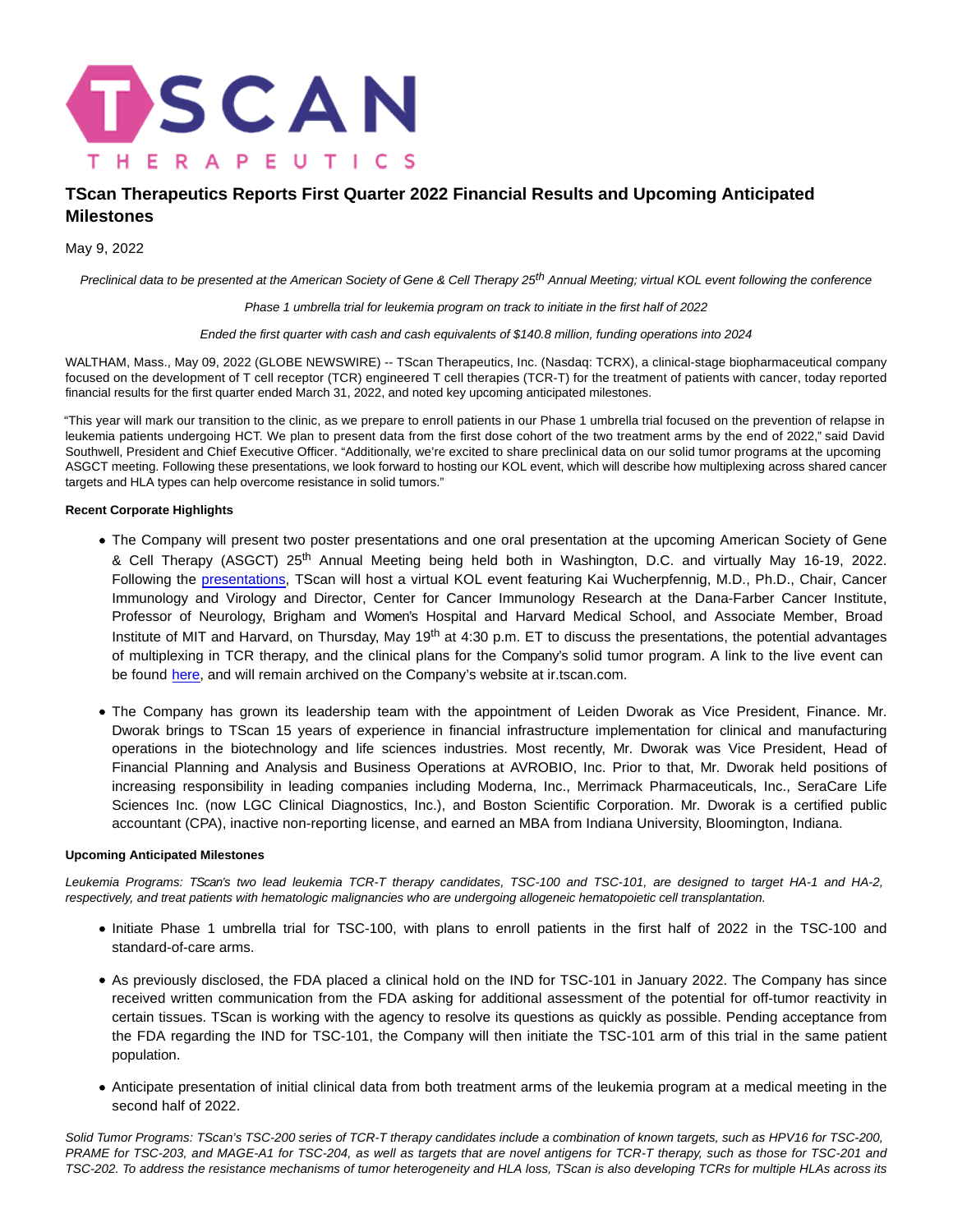targets and will now designate its TCR programs by their HLA restriction, such that the A\*02:01 HLA restriction for the HPV TCR will be known as TSC-200-A02.

- $\bullet$  Present initial preclinical data on the TSC-200 series at the ASGCT 25<sup>th</sup> Annual Meeting.
- Progress IND-enabling studies for the TSC-200 series and submit two IND applications during the second half of 2022. These are expected to include TSC-200-A02 for HPV and TSC-204-C7 for MAGE-A1.
- In 2023, the Company plans to release initial clinical data for the TSC-200 series TCRs, as well as file further INDs for additional programs in this series.

# Infectious Disease Program

Research is continuing into potential T cell focused COVID-19 vaccine constructs utilizing TScan's novel T cell target discoveries. The Company is currently conducting preclinical studies for this program.

#### **First Quarter 2022 Financial Results**

As of March 31, 2022, TScan Therapeutics had cash and cash equivalents of \$140.8 million excluding \$5.0 million of restricted cash. Based on current operating plans, the Company believes that existing cash and cash equivalents will be sufficient to fund its operating expenses and capital expenditure requirements into 2024.

Revenue for the first quarter ended March 31, 2022, was \$3.0 million, compared to \$2.0 million for the first quarter ended March 31, 2021 (2021 Quarter). This increase is due to research activities related to TScan's collaboration agreement with Novartis Institutes for Biomedical Research, on which work began in September 2020.

Research and development expenses for the first quarter ended March 31, 2022, were \$14.7 million, compared to \$7.3 million for the 2021 Quarter. The increase of \$7.4 million was primarily a result of higher payroll expense, as well as higher manufacturing and pre-clinical expenses as the Company transitions to the clinic.

General and administrative expenses for the first quarter ended March 31, 2022, were \$4.5 million, compared to \$2.6 million for the 2021 Quarter. The increase of \$1.9 million in general and administrative expenses was primarily a result of higher payroll expense and certain public company costs that were not present in the 2021 Quarter.

For the first quarter ended March 31, 2022, TScan Therapeutics reported a net loss of \$16.2 million, compared to a net loss of \$7.9 million for the 2021 **Quarter** 

As of March 31, 2022, the Company had issued and outstanding shares of 24,060,438 and 24,031,219, respectively.

#### **About TScan Therapeutics, Inc.**

TScan is a clinical-stage biopharmaceutical company focused on the development of T cell receptor (TCR) engineered T cell therapies (TCR-T) for the treatment of patients with cancer. The Company's lead leukemia TCR-T therapy candidates, TSC-100 and TSC-101, are in development for the treatment of patients with hematologic malignancies to eliminate residual leukemia and prevent relapse after hematopoietic stem cell transplantation. The Company is also developing multiplexed TCR-T therapy candidates for the treatment of various solid tumors. The Company has developed and continues to build its ImmunoBank, the Company's bank of therapeutic TCRs that recognize diverse targets and are associated with multiple HLA types in order to provide a broad array of therapeutic options for patients with various types of solid tumors.

#### **Forward-Looking Statements**

This release contains forward-looking statements within the meaning of the Private Securities Litigation Reform Act of 1995, including, but not limited to, express or implied statements regarding plans and timing related to the initiation of TScan's Phase 1 umbrella trial for TSC-100 and TSC-101 and the presentation of initial clinical data; plans and timing related to the presentation of initial preclinical data on the TSC-200 series and the submission of INDs for the TSC-200 series; TScan's ability to fund its operating expenses and capital expenditure requirements with its cash and cash equivalents; current and future research and development plans or expectations; the structure, timing and success of the Company's planned preclinical development; the potential benefits of any of the Company's proprietary platforms or current or future product candidates in treating patients; and the Company's goals, strategy, business plans and focus, among other things. TScan intends such forward-looking statements to be covered by the safe harbor provisions for forward-looking statements contained in Section 21E of the Securities Exchange Act of 1934 and the Private Securities Litigation Reform Act of 1995. In some cases, you can identify forward-looking statements by terms such as, but not limited to, "may," "might," "will," "objective," "intend," "should," "could," "can," "would," "expect," "believe," "anticipate," "project," "target," "design," "estimate," "predict,"

"potential," "plan," "on track," or similar expressions or the negative of those terms. Such forward-looking statements are based upon current expectations that involve risks, changes in circumstances, assumptions, and uncertainties. The express or implied forward-looking statements included in this release are only predictions and are subject to a number of risks, uncertainties and assumptions, including, without limitation: the beneficial characteristics, safety, efficacy, therapeutic effects and potential advantages of TScan's TCR-T therapy candidates; TScan's expectations regarding its preclinical studies being predictive of clinical trial results; the timing of the initiation, progress and expected results of TScan's preclinical studies, clinical trials and its research and development programs; TScan's plans relating to developing and commercializing its TCR-T therapy candidates, if approved, including sales strategy; estimates of the size of the addressable market for TScan's TCR-T therapy candidates; TScan's manufacturing capabilities and the scalable nature of its manufacturing process; TScan's estimates regarding expenses, future milestone payments and revenue, capital requirements and needs for additional financing; TScan's expectations regarding competition; TScan's anticipated growth strategies; TScan's ability to attract or retain key personnel; TScan's ability to establish and maintain development partnerships and collaborations; TScan's expectations regarding federal, state and foreign regulatory requirements; TScan's ability to obtain and maintain intellectual property protection for its proprietary platform technology and our product candidates; the sufficiency of TScan's existing capital resources to fund its future operating expenses and capital expenditure requirements; and the effect of the COVID-19 pandemic, including mitigation efforts and political,